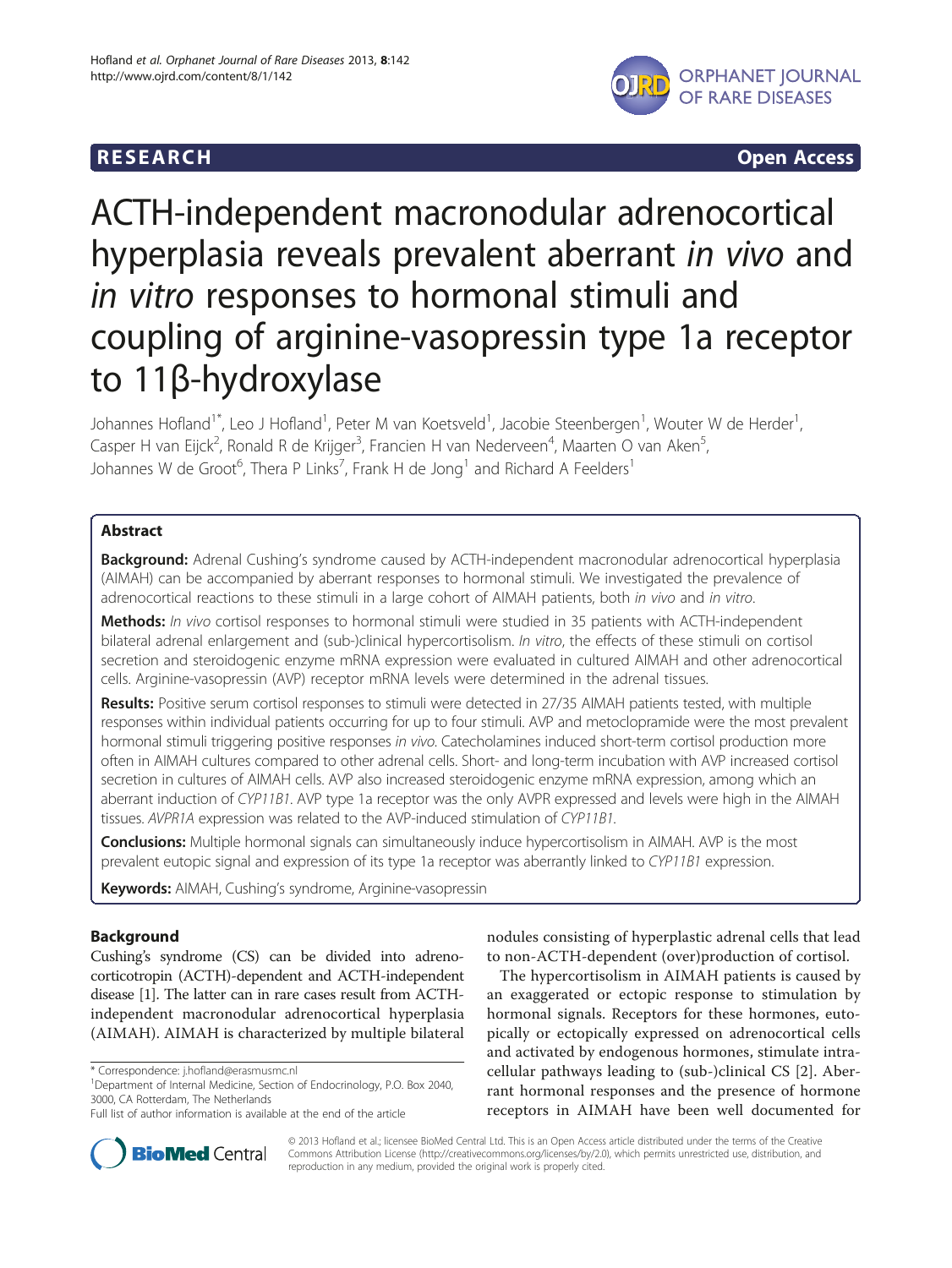glucose-dependent insulinotropic polypeptide (GIP) receptor [\[3](#page-10-0)-[5](#page-10-0)], α4-, β1- and β2-adrenergic receptor (AR) [[6,7](#page-10-0)], arginine-vasopressin (AVP) type 1a and 2 receptors (AVPR1A/2) [\[8](#page-10-0),[9\]](#page-10-0), luteinizing hormone receptor (LHR) [[10,11](#page-10-0)] and serotonin (5-HT) type 4 receptor (5- HT4R) [\[12,13\]](#page-10-0). Other possible aberrantly expressed receptors include the AngII type I receptor (AT1R) [\[14](#page-10-0)] and glucagon receptor [[15,16\]](#page-10-0).

Diagnostic protocols for AIMAH include administration of the various hormones or stimuli to patients [\[2](#page-10-0)]. The relevance of these effects has been shown by the results of administration of antagonists to the expressed receptors [[6,10,17\]](#page-10-0), confirmation of stimulatory effects of hormones on primary AIMAH cells in vitro and/or the detection of the hormone receptors on AIMAH cells. Furthermore, these effects have been described in adrenocortical adenomas and carcinomas, which can also overexpress receptors responsive to endocrine and/ or paracrine signals [[17\]](#page-10-0).

Whereas the presence of aberrant receptors has been firmly established, little is known on the cause of such altered receptor expression and on downstream signals coupling receptor activation to stimulation of cell growth and steroidogenesis [[18,19](#page-10-0)]. Although most patients present sporadically, some AIMAH cases occur in families [\[20\]](#page-10-0), suggesting a possible genetic background. Investigations in murine models have shown that adrenal overexpression of GIP [[21\]](#page-10-0) and LH receptors [\[22](#page-10-0)] can lead to AIMAH and adrenal CS. This implies that the aberrant expression of these GPCRs may play a role in adrenal cell hyperplasia apart from modulating cortisol production. Most evidence on AIMAH pathophysiology in humans has been collected from case reports, small case series and reviews; only three centers have reported on larger groups of 16, 18 and 32 AIMAH patients, respectively [\[7](#page-10-0),[16,19\]](#page-10-0). Furthermore, no large series have systematically related clinical data to corresponding in vitro findings.

The current study evaluated the presence of aberrant hormonal responses in patients with AIMAH in order to discover novel pathways involved in the pathophysiology of this rare disease. We performed in vivo and in vitro stimulation tests with ACTH and multiple ligands for hormone receptors in the largest group of AIMAH patients described so far.

# Subjects and methods

# Patients

We included patients that presented with ACTHindependent bilateral adrenal enlargement with (sub-)clinical CS between 1994 and 2011. Clinical CS was defined by the presence of clinical symptoms and positive tests for hypercortisolism: the absence of a cortisol diurnal rhythm, increased 24h urinary free cortisol excretion, suppressed ACTH levels and/or failure to suppress cortisol levels below 50 nmol/l after 1mg dexamethasone overnight. Subclinical CS was defined by one or more positive tests for hypercortisolism in the absence of overt signs and symptoms of CS according to [[23](#page-10-0)]. The study was approved by the medical ethical committee of the Erasmus MC and is in accordance with the use of residual tissues according to the Medical Research Involving Human Subjects Act.

All patients were admitted for measurement of baseline hormonal levels and subsequent administration of hormonal stimuli: 250 μg synacthen (Novartis, Basel, Switzerland) iv, 100 μg LH releasing hormone (LHRH, Ferring, Hoofddorp, The Netherlands) iv, 200 μg thyrotropin releasing hormone (TRH, Ferring) iv, a 2 h upright posture test, 10 mg metoclopramide (Pharmachemie, Haarlem, The Netherlands) orally, 1mg glucagon (Novo Nordisk, Alphen aan den Rijn, The Netherlands) iv, intravenous salt loading (NaCl 3% at 0.1 cc/kg/min) and a standard mixed meal (116 g carbohydrates, 27 g proteins, 14 g fat). From 2002 on, the intravenous salt loading test was replaced by intramuscular injection of 10 IU AVP (Ferring) [\[2\]](#page-10-0). ACTH levels were measured during the upright posture, intravenous salt loading and vasopressin tests to exclude effects of AVP on pituitary ACTH secretion. In case of clinical CS patients underwent bilateral laparoscopic adrenalectomy and were put on lifelong glucocorticoid and mineralocorticoid replacement.

# Tissue processing

Adrenal tissue was collected following adrenalectomy due to renal cell carcinoma (normal, n=3), AIMAH (n=22), ACTH-dependent hyperplasia (n=11), adrenocortical adenoma (n=11) or carcinoma (n=4). Parts of the tissue were stored at −80°C until RNA isolation. Other tissue parts were minced and transferred to a tube containing DMEM/F12 containing 5% fetal calf serum (FCS), penicillin and streptomycin (Invitrogen, Carlsbad, USA). Subsequently, tissues were dispersed into single primary adrenal cell suspensions using collagenase type I (Sigma-Aldrich, St. Louis, USA) as previously described [[24\]](#page-10-0). Adrenal cell viability was checked with trypan blue and always exceeded 90%. 1,000,000 cells were put into 5 ml tubes for short-term incubations and, in case of sufficient cell yield, plated in 24 well plates at 100,000 cells per well for long-term culture.

# Short-term incubation

The cells were incubated in quadruplicate in a 2 ml volume containing 5% FCS with the following secretagogues: vehicle, ACTH, GIP (Sigma), metoclopramide, hCG (Organon, Oss, The Netherlands), epinephrine, norepinephrine (Centrafarm, Etten-Leur, The Netherlands), glucagon, AVP (Monarch Pharmaceuticals, Bristol, USA), desmopressin (Ferring), AngII (Sigma) or TSH (Genzyme,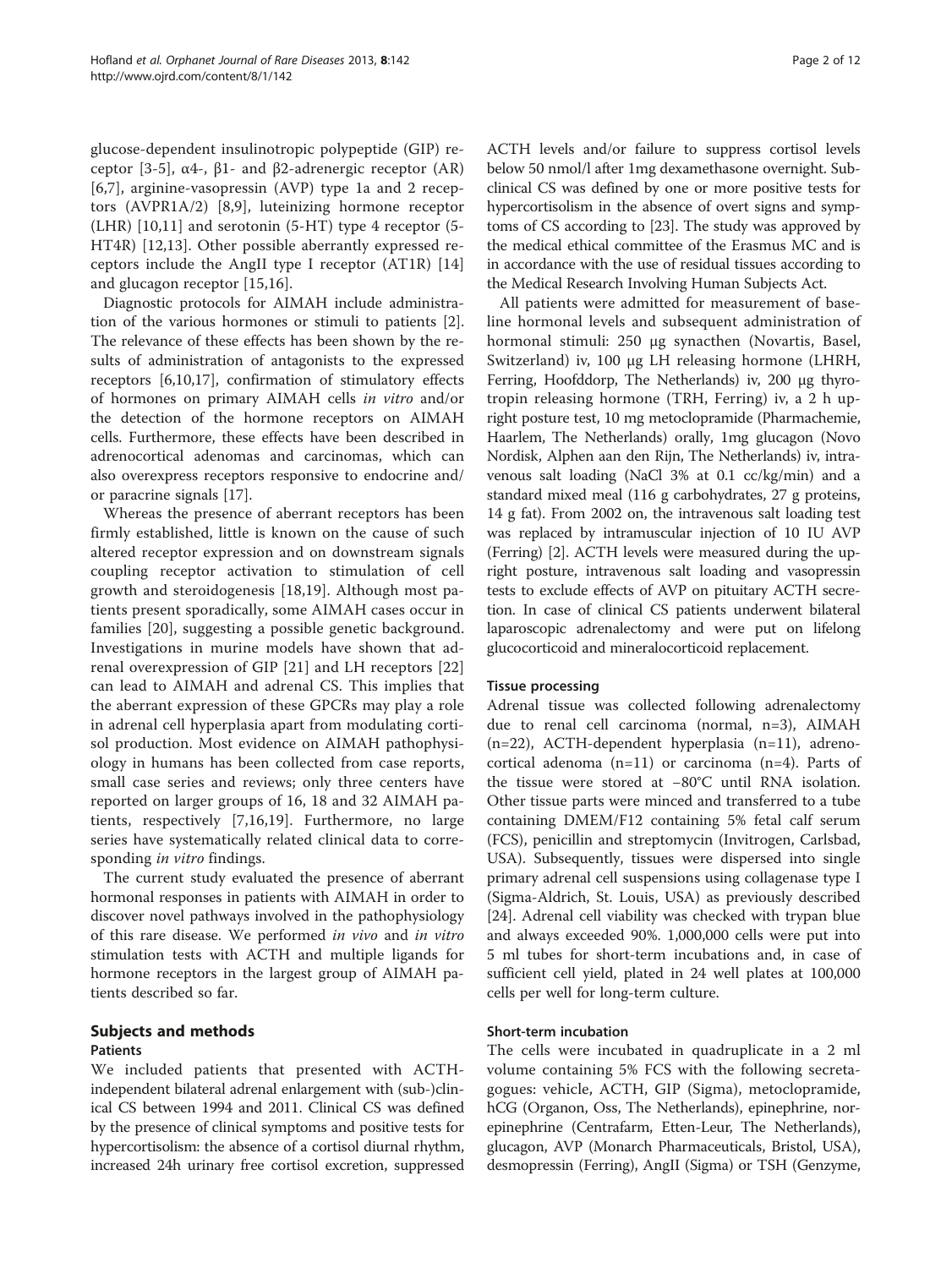Naarden, The Netherlands). The PKA stimulator forskolin (FSK, Sigma) was added as a positive control. Secretagogues were selected on the basis of positive in vivo responses obtained in individual AIMAH patients. After the addition of hormones, tubes were incubated in a rocking water bath at 37°C for 2 h. Supernatants were removed and stored at −20°C until the measurement of cortisol.

# Long-term cell culture

Cells were allowed to attach overnight and the medium was changed to serum free DMEM/F12 the next day. After 24 h the hormonal stimuli also used for short-term incubation were added in quadruplicate and cells were cultured at 37°C for 48 h. Subsequently, supernatants were removed and stored at −20°C, whereas the attached cells were stored at −80°C until the isolation of RNA.

# Cortisol measurement and quantitative mRNA analysis

Cortisol levels were measured using a chemiluminescencebased method (Immulite, Siemens Diagnostics, Deerfield, USA; reference values for serum 200–800 nmol/l; for urine <850 nmol/24 h). RNA was isolated from plated cells and frozen adrenal tissue samples and reverse-transcribed as previously described [[25](#page-10-0)]. The assays for the measurement of mRNA expression of the housekeeping gene HPRT1, the cholesterol transporter steroid acute regulatory protein (STAR) and steroidogenic enzymes (cytochrome P450 side chain cleavage [CYP11A1], 3β-hydroxysteroid dehydrogenase type 2 [HSD3B2], 17-hydroxylase/17,20 lyase [CYP17A1], 21-hydroxylase [CYP21A2] and 11βhydroxylase [CYP11B1]) were as reported [[26](#page-10-0)]. We used SYBR green-based assays for measurements of AVPR1A (F:TTTGTGATCGTGACGGCTTACA, R:GGTGATGGT AGGGTTTTCCGA) and AVPR1B (F:CAGCAGCATCA ACACCATCT, R:CCATGTAGATCCAGGGGTTG) and purchased the AVPR2 assay from Applied Biosystems (Hs00181055\_m1). Positive controls for the assays for the vasopressin receptors consisted of human adrenal gland, kidney and pituitary gland, all obtained as residual tissues during surgical procedures within the Erasmus MC. Quantitative PCR was performed in a 12.5 μl mixture containing 20 ng cDNA [\[26\]](#page-10-0). PCR efficiency exceeded 90% for all assays used. mRNA levels were calculated relative to that of HPRT1, expression of which was shown to be stable under the conditions used, on the basis of the δCt-method.

# Data analysis and statistics

A full response was defined as a more than 50% increase of cortisol following the administration of the stimulus. Responses between 25-50% were considered as partial [[2\]](#page-10-0). Group comparisons were made with Kruskal-Wallis followed by Dunn's multiple comparison tests. Differences between 2 groups were analyzed by Mann–

Whitney U or Wilcoxon signed rank tests for unpaired and paired observations, respectively. Spearman's correlation coefficient was used for analysis of association between variables. Multiple testing was adjusted for by Bonferroni correction. All tests were calculated as twotailed and a P-value below 0.05 was considered to be statistically significant.

# Results

# In vivo studies

Thirty-five AIMAH patients underwent in vivo evaluation of cortisol responses to eutopic and ectopic hormonal stimuli. Patient characteristics and basal hormone levels are summarized in Table [1](#page-3-0) and Additional file [1](#page-9-0): Table S1. All cases appeared to be sporadic; however familial screening was not performed. As expected, midnight serum cortisol levels, cortisol following dexamethasone overnight and 24 hour urinary free cortisol were all higher in patients with clinical compared to subclinical CS (all  $p<0.01$ , Table [1\)](#page-3-0). Of note, in patients with subclinical CS urinary free cortisol levels were within the normal range whereas the dexamethasone suppression test was disturbed in the majority of patients. ACTH levels were suppressed in 39% of patients with subclinical CS. Adrenal diameters were larger in clinical CS patients than in subclinical CS (P<0.05, Table [1](#page-3-0)).

ACTH administration increased serum cortisol 5.2±0.9 fold compared to baseline (mean±SEM, p<0.0001); positive responses were demonstrated in all but one patient. A single ACTH stimulation test in this patient with subclinical CS increased cortisol levels from 191 nM to only 211 nM. Of the additional hormonal stimuli tested, AVP gave the highest percentage of responses: 52% of patients displayed a >50% increase in cortisol levels. The other prevalent responses are also shown in Table [2](#page-4-0) and the cortisol induction by these stimuli is indicated in Figure [1A](#page-6-0). Overall, significant induction of cortisol was found for AVP, upright posture, metoclopramide, LHRH, glucagon and salt loading.

Twenty-seven (77%) patients showed a minimum of one full response to any administrated stimulus, apart from ACTH. One, 2, or 3 positive responses were demonstrated in 10, 11 and 5 patients, respectively. One patient had a positive response to 4 aberrant stimuli at in vivo testing (Table [2\)](#page-4-0). Of the 26 patients that underwent an upright posture test and either salt loading or stimulation with AVP, 9 patients had discordant results, 5 (19%) of whom had only a complete response of serum cortisol to the upright posture test. Manipulation of angiotensin II or β-adrenergic receptors was not carried out in patients.

The cortisol responses to a standard mixed meal were inversely associated with the morning cortisol levels (r=−0.473, p=0.007) and correlated positively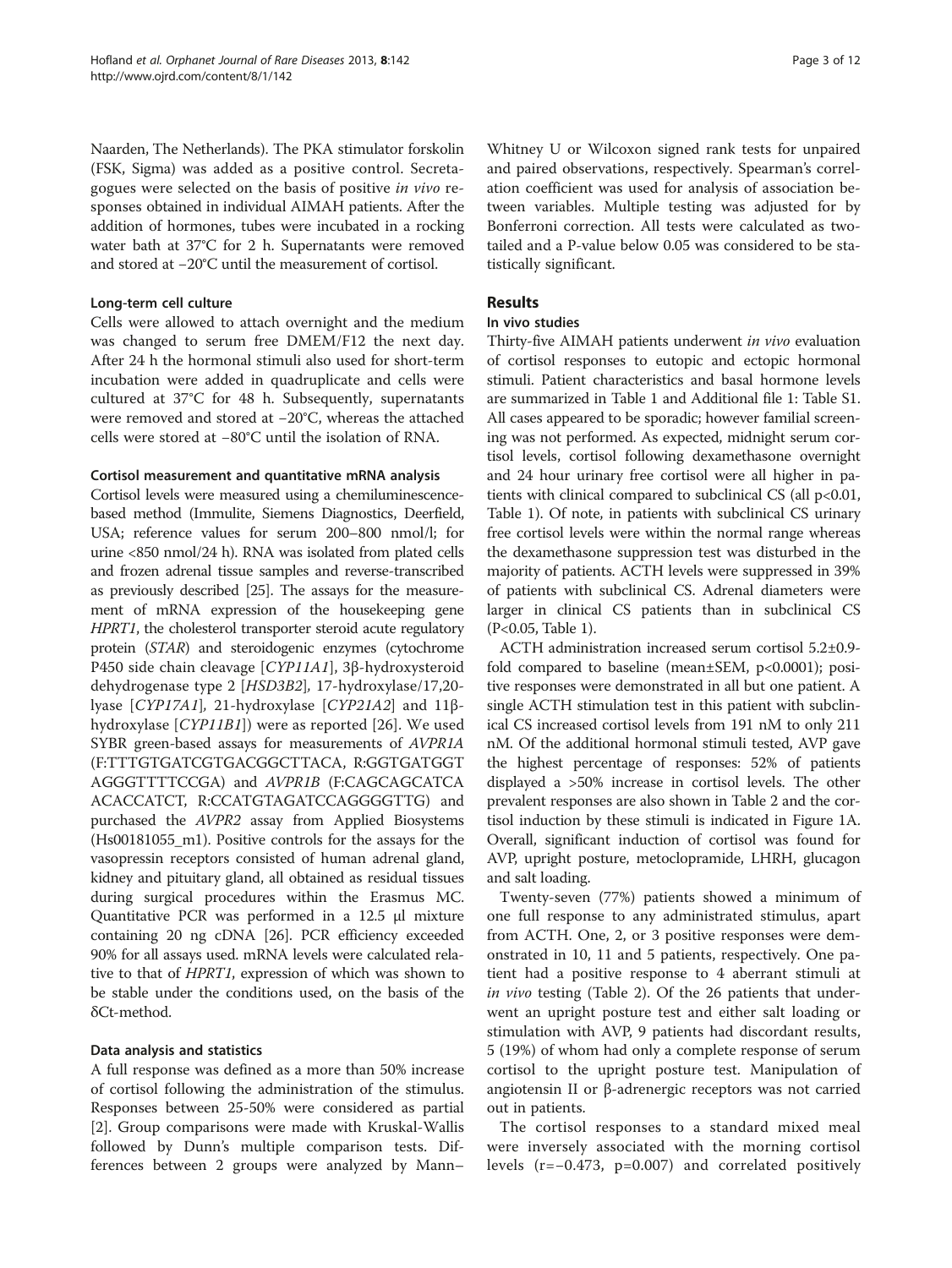<span id="page-3-0"></span>Table 1 Characteristics of AIMAH patients evaluated in vivo

| <b>Total</b>                          | 35                        |
|---------------------------------------|---------------------------|
| Male/female                           | 9/26                      |
| Age (years)                           | 56.1±9.8                  |
| Adrenalectomy                         | 22 (63%)                  |
| Hypercortisolism                      |                           |
| - SCS                                 | 13 (37%)                  |
| - CCS                                 | 22 (63%)                  |
| Diameter adrenal (mm)                 |                           |
| - left SCS                            | 31.7±10.1                 |
| - left CCS                            | $46.1 \pm 16.9*$          |
| - right SCS                           | 27.2±8.8                  |
| - right CCS                           | 43.6±17.0*                |
| Hypertension                          |                           |
| - SCS                                 | 7 (54%)                   |
| - CCS                                 | 17 (77%)                  |
| Diabetes mellitus                     |                           |
| - SCS                                 | 6 (46%)                   |
| - CCS                                 | 6 (29%)                   |
| Bone loss                             |                           |
| - Osteopenia                          |                           |
| $\cdot$ SCS                           | 4 (31%)                   |
| $\cdot$ CCS                           | 4 (18%)                   |
| - Osteoporosis                        |                           |
| $\cdot$ SCS                           | 5 (42%)                   |
| $\cdot$ CCS                           | 5 (24%)                   |
| Midnight cortisol (nmol/l)            |                           |
| - SCS                                 | 184±80                    |
| - CCS                                 | 319±145*                  |
| Urinary free cortisol (nmol/24h)      |                           |
| - SCS                                 | $481 \pm 121$ (0% > URL)  |
| - CCS                                 | 1048±197* (37% > URL)     |
| Cortisol after dexamethasone (nmol/l) |                           |
| - SCS                                 | $145 \pm 131$ (92% > URL) |
| - CCS                                 | 296±183* (95% > URL)      |
| ACTH (pmol/l)                         |                           |
| - SCS                                 | 1.47±0.92 (39% nd)        |
| - CCS                                 | 0.85±0.89 (85% nd)        |

SCS: subclinical Cushing's syndrome, CCS: clinical Cushing's syndrome, URL: upper reference limit, nd: non-detectable, data presented as mean±SD, \*P<0.05, compared to SCS. ¶ ACTH levels below the lower detection limit of 1.10 pmol/l were set at 0.55 pmol/l.

with the responses to ACTH  $(r=0.435, p=0.018)$ . There were no significant differences in cortisol induction following the hormonal stimuli between patients with subclinical and clinical CS.

#### Short-term in vitro studies

Cells for short-term (2 h) primary incubations were successfully obtained from the resected adrenal tissues in 14 out of 22 (64%) operated AIMAH patients (Table [3](#page-6-0)). Due to limited availability of cells, cultures could not be incubated with the complete panel of secretagogues (Additional file [1:](#page-9-0) Table S1). Incubation with ACTH (500 pg/ml) induced a full response in 60% of cultures. Augmented supernatant cortisol levels were found in 1 out of 4 cultures (25%) incubated with 100 nM AVP. In comparison, short-term metoclopramide incubation gave a full response in 2 out of 7 (29%) primary cultures. Norepinephrine, glucagon, desmopressin, hCG, angiotensin II and TSH did not augment cortisol secretion above 50% in any of the cultures investigated.

The mean cortisol induction was significant after 50 and 500 pg/ml ACTH (2.82±0.98-fold, p=0.018 and 2.06±0.27 fold,  $p=0.005$ ), FSK  $(2.31\pm0.41\text{-fold}, p=0.005)$  and norepinephrine  $(1.16\pm0.04\text{-}fold, p=0.016)$ , but not for the other stimuli (Figure [1B](#page-6-0)). Overall associations between hormonal effects obtained in vivo and in vitro were not significant for any of the stimuli investigated (Table [3\)](#page-6-0). Similarly, tissues of patients who showed a complete response for a particular stimulus in vivo did not show higher cortisol levels after incubation with the hormonal equivalent compared to non-responders.

Short-term incubations were also performed with cells from 19 other adrenal tissues, consisting of 1 normal adrenal gland, 10 ACTH-dependent hyperplasias and 8 adrenocortical adenomas (Table [3](#page-6-0) and Figure [1B](#page-6-0)). In vivo investigations were not available for these patients. In vitro responses to all individual stimuli were not significantly different between adrenal hyperplasia and adenoma samples. Full or partial cortisol responses were only observed after incubation with ACTH, FSK, AngII, AVP, metoclopramide and GIP. Only the mean cortisol responses to epinephrine and norepinephrine were significantly higher in AIMAH cultures than in the non-AIMAH cultures (P<0.05, Figure [1B](#page-6-0)).

### Long-term in vitro studies

Seven AIMAH tissues yielded sufficient cells to perform concurrent 48 h incubations with hormonal stimuli. The cortisol responses are shown in Table [4](#page-7-0) and Additional file [1](#page-9-0): Table S1. Again AVP (86%) and metoclopramide (50%) were the non-ACTH stimuli that most often led to >50% increases in cortisol levels. The mean induction of cortisol was only significant following the addition of ACTH (4.55±1.51-fold, p=0.016) and 100 nM AVP (2.21±0.32-fold, p=0.016), see Figure [1C](#page-6-0); the sample sizes for the other groups were small. Again, there was a poor overall correlation between effects obtained in vivo and in vitro (Table [4](#page-7-0)). Cortisol levels did not increase after incubation of cells from the in vivo responders with the corresponding stimuli.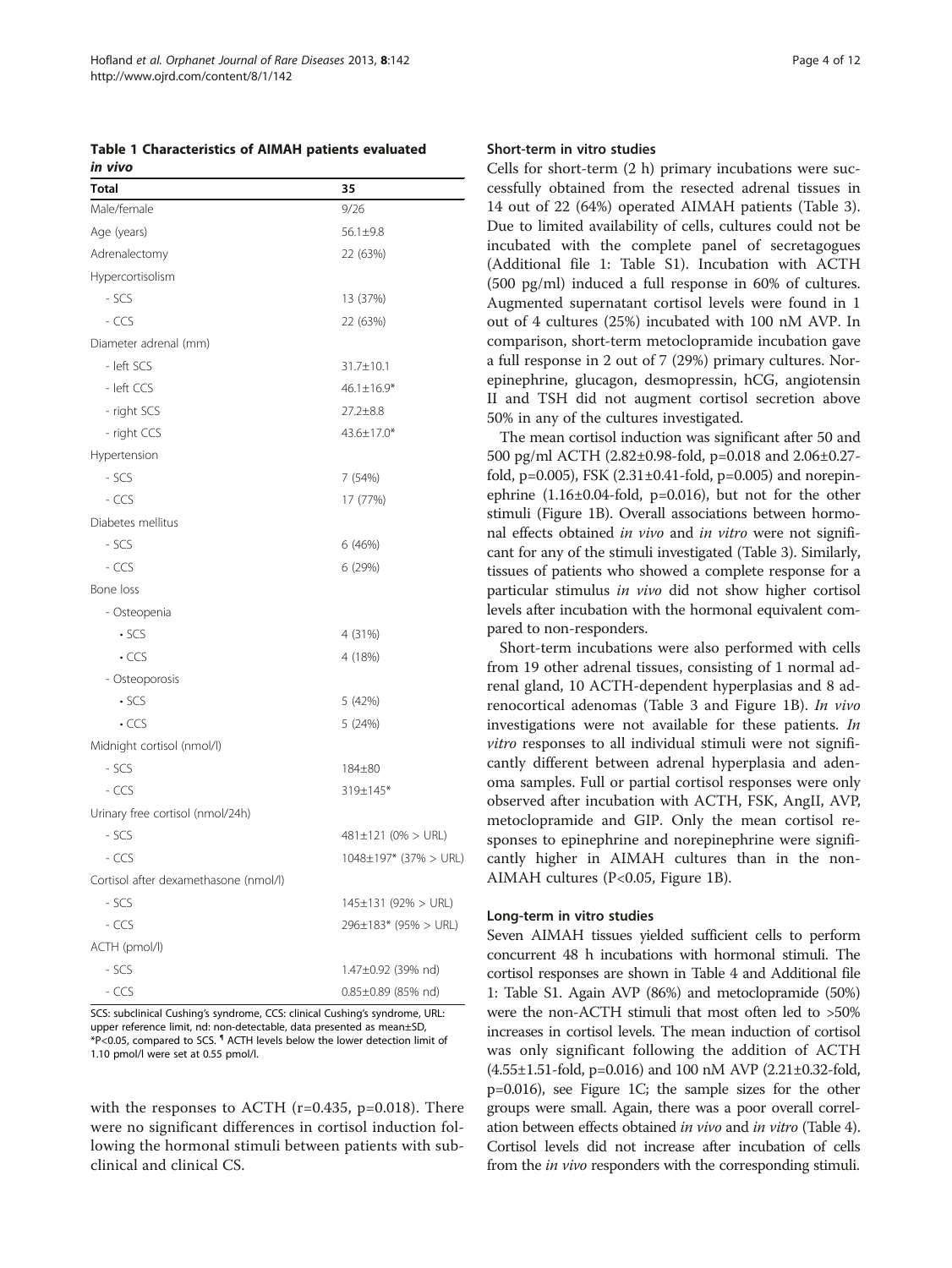<span id="page-4-0"></span>

| Table 2 In vivo response to hormonal stimuli in patients with AIMAH |  |  |  |
|---------------------------------------------------------------------|--|--|--|
|---------------------------------------------------------------------|--|--|--|

| <b>Stimulus</b>              | n tested | Partial response (25-50%) n (%) | Full response ≥50%) n (%) |  |
|------------------------------|----------|---------------------------------|---------------------------|--|
| $ACTH1-24$                   | 29       |                                 | 28 (97%)                  |  |
| Posture                      | 26       | 4 (15%)                         | 13 (50%)                  |  |
| Salt loading                 | 6        | 1(17%)                          | 1(17%)                    |  |
| AVP                          | 21       | 6 (29%)                         | 12 (52%)                  |  |
| Metoclopramide               | 29       | 3(10%)                          | 7(24%)                    |  |
| <b>LHRH</b>                  | 30       | 5 (17%)                         | 5(17%)                    |  |
| <b>TRH</b>                   | 29       | 2(7%)                           | 3(10%)                    |  |
| Glucagon                     | 26       | 4 (15%)                         | 4 (15%)                   |  |
| Mixed meal                   | 32       | 2(6%)                           | 6(18%)                    |  |
| Number of aberrant responses |          | n                               | n                         |  |
| 0                            |          | 20                              | 8                         |  |
|                              |          | 8                               | 10                        |  |
| $\overline{2}$               |          | $\overline{4}$                  | 11                        |  |
| 3                            |          | 3                               | 5                         |  |
| 4                            |          | 0                               |                           |  |

We evaluated the effects of the hormonal stimuli on mRNA levels of STAR and the steroidogenic enzymes involved in cortisol synthesis (Figure [2\)](#page-7-0). ACTH and AVP at 100 nM stimulated the expression of the cholesterol transporter and all steroidogenic enzymes studied in the AIMAH cultures. Although stimulatory effects were also found for the other secretagogues, these effects did not reach statistical significance, likely due to the small sample size (n≤4).

For this reason, we focused further on AVP and concurrently measured AVP effects in long-term adrenal cell cultures of non-AIMAH origin (i.e. 3 normal adrenals, 1 ACTH-dependent hyperplasia, 3 adenomas and 4 carcinomas). AVP at 100 nM significantly increased cortisol secretion in the 7 primary adrenal cell cultures with detectable supernatant cortisol levels (2.54±0.69-fold, p=0.016). AVP induced a >50% increase in cortisol levels in 71% of non-AIMAH adrenal cultures. The effects on steroidogenic enzyme mRNA expression after the addition of AVP were comparable between cultures from AIMAH cells and other adrenocortical tissues, with the exception of CYP11B1 (Figure [2](#page-7-0)). 48 h culture in the presence of AVP stimulated CYP11B1 expression 6.34±1.57-fold in AIMAH cells, compared to a 2.66±0.97-fold induction in cells of non-AIMAH adrenal origin (p=0.033). AVP-stimulated cortisol and CYP11B1 levels were equal among the different groups of non-AIMAH tissues.

#### AVP receptor expression

Expression of mRNA of vasopressin receptors (AVPR1A, AVPR2, AVPR1B) was studied in a panel of adrenocortical tissues, consisting of AIMAH, normal adrenals, ACTH-

dependent hyperplasias, adenomas and carcinomas. The  $V_3$ (AVPR1B) was not detectable in any of the adrenocortical tissues studied, whereas  $V_2$  (AVPR2) mRNA was detectable in 10 out of the 29 samples, distributed among all groups, but at very low levels (Ct values>38). The ubiquitously expressed AVPR1A mRNA was found to be highest in the AIMAH samples. The expression levels in AIMAH were significantly increased compared to those in adrenocortical carcinomas (p=0.037, Figure [3A](#page-8-0)). AIMAH AVPR1A levels were not associated with clinical characteristics or the in vivo or in vitro cortisol induction following upright posture or AVP administration (p>0.05). On the other hand, AVPR1A levels in all tissues were significantly associated with the *in vitro* induction of CYP11B1 by 100 nM AVP (r=0.76, p=0.006, Figure [3](#page-8-0)B).

# **Discussion**

AIMAH is a rare disease associated with the presence of aberrantly expressed eutopic and ectopic receptors on adrenocortical cells [[2\]](#page-10-0). In the current study, ACTH still formed the most potent stimulus for steroidogenesis in AIMAH. ACTH stimulated cortisol production in vivo and *in vitro* in almost all patients. One patient showed only 10% increase in cortisol levels following ACTH. Unfortunately, repetitive testing was not available and incorrect administration or sample handling cannot be excluded in this case. The induction of cortisol by ACTH was comparable in primary cultures of AIMAH and non-AIMAH origin. We have previously demonstrated that MC2R levels, which are controlled by ACTH signaling through cAMP [[27,28\]](#page-10-0), are equal in AIMAH and other adrenal tissues [\[29\]](#page-10-0). Although plasma ACTH levels are low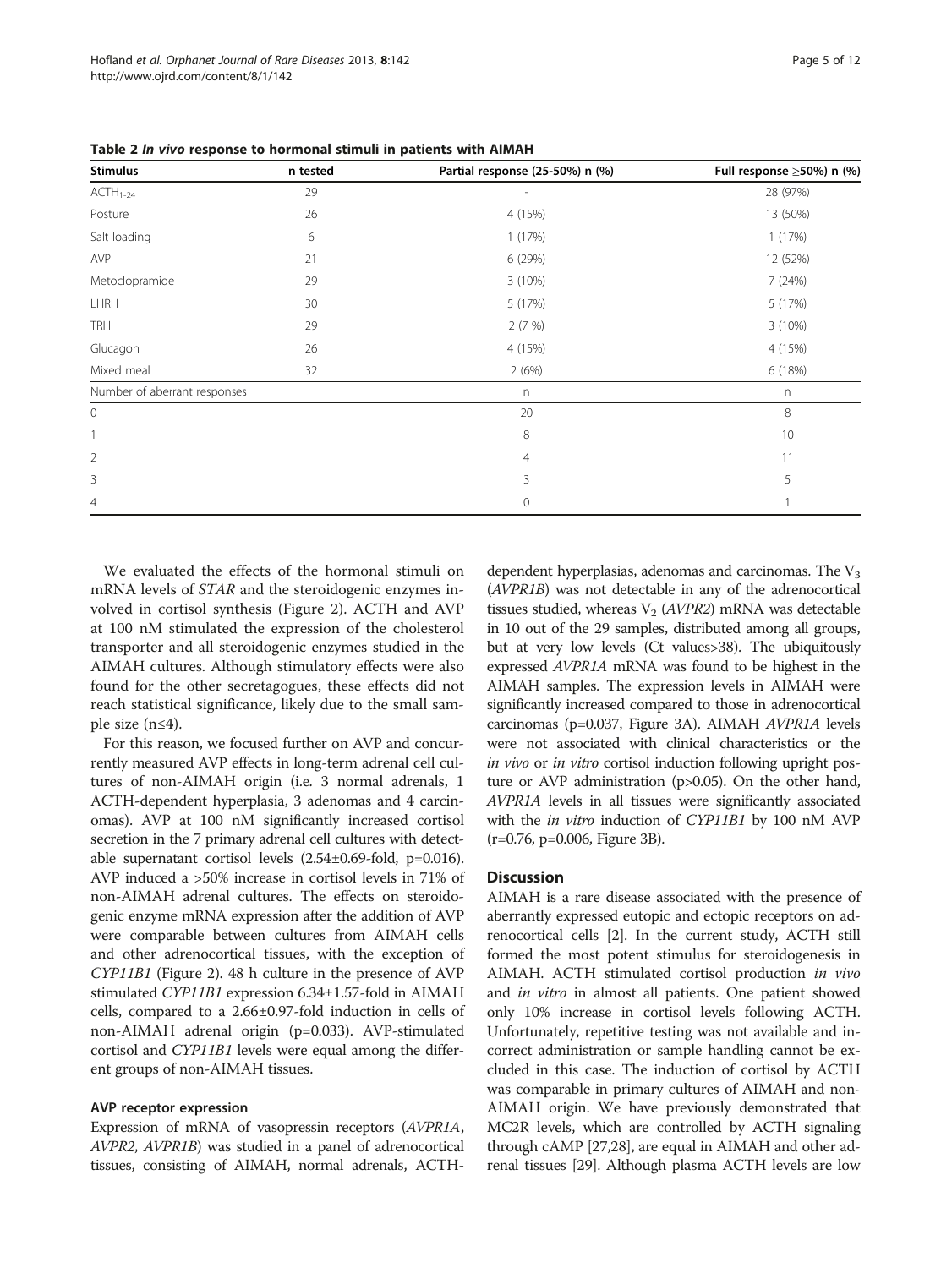Hofland et al. Orphanet Journal of Rare Diseases 2013, 8:142 Page 6 of 12 http://www.ojrd.com/content/8/1/142

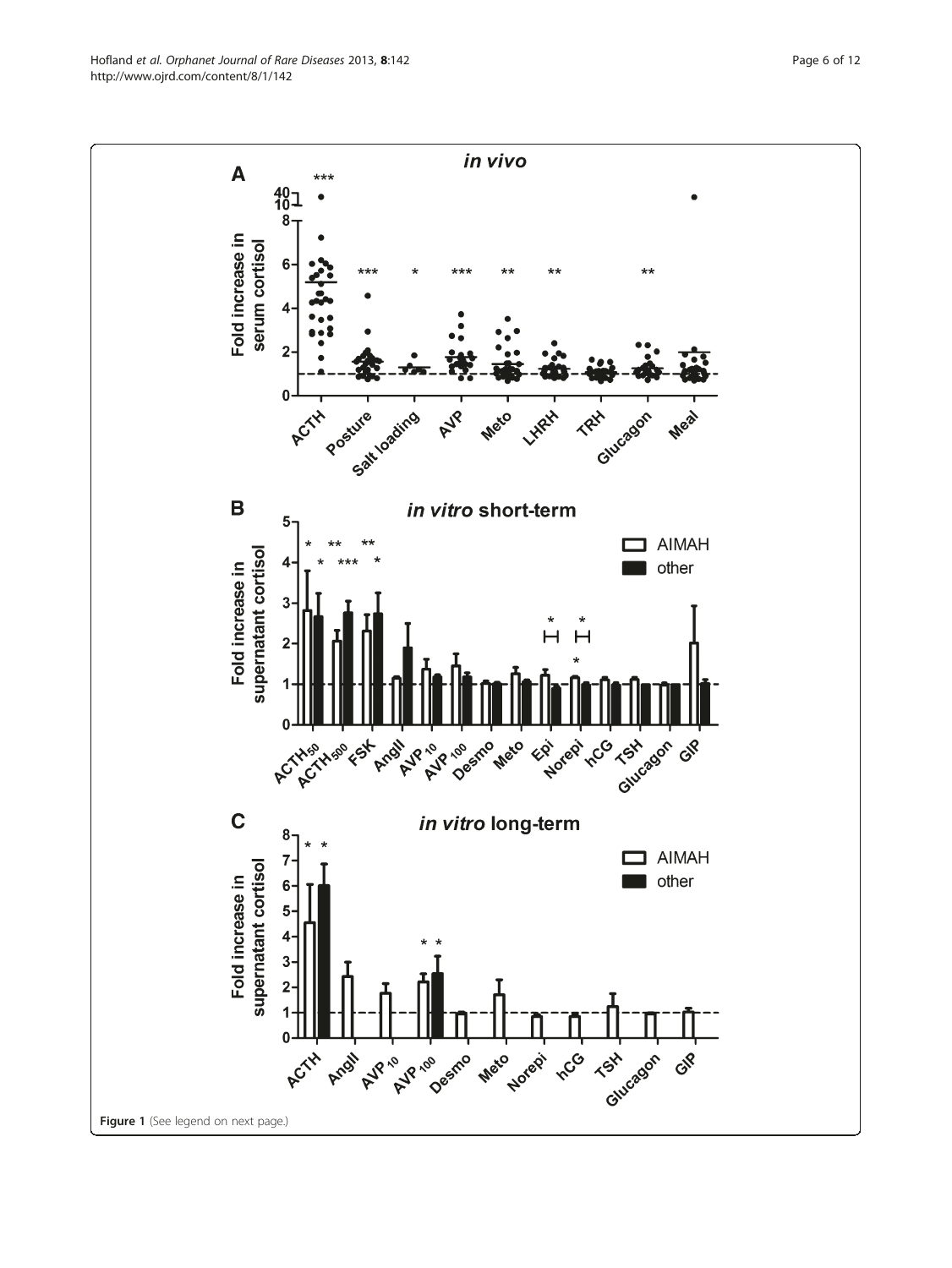#### <span id="page-6-0"></span>(See figure on previous page.)

Figure 1 In vivo and in vitro induction of cortisol production following administration of hormonal stimuli. (A) Patients were tested for the presence of aberrant expression of eutopic or ectopic hormone receptors by the administration of hormonal stimuli in various tests indicated on the X-axis. Line represents mean. \*p<0.05, \*\*p<0.01, \*\*\*p<0.001 compared to basal level (Wilcoxon signed rank test). (B) Primary cell cultures from AIMAH tissues (white bars) or from normal adrenals, ACTH-dependent adrenocortical hyperplasia or adenomas (other, black bars) were incubated for 2 h in the presence of specific hormone receptor agonists indicated on the X-axis. Concentrations used have been summarized in Table 3. Data are represented as mean+SEM. \*p<0.05, \*\*p<0.01, \*\*\*p<0.001 compared to vehicle control (Wilcoxon signed rank) or between pathological entities (Mann–Whitney U test). (C) Cortisol induction in media of AIMAH or other adrenal cells after 48 h incubation with specific hormone receptor agonists. Concentrations used are summarized in Table [4](#page-7-0). Data are represented as mean+SEM. \*p<0.05 compared to vehicle control (Wilcoxon signed rank). Numbers of patients are shown in Tables [2,](#page-4-0) 3 and [4](#page-7-0).

or undetectable in AIMAH patients, other GPCR-coupled pathways in AIMAH cells could stimulate cAMP formation and thereby ensure MC2R expression.

The most prevalent exaggerated responses to hormonal stimulation in AIMAH patients were to AVP and upright posture, confirming previous findings [[16](#page-10-0)]. Several studies have now demonstrated the presence of the eutopically expressed  $V_1$  receptor in AIMAH tissues [[9,30](#page-10-0)]. The (near) undetectable levels of  $V_2$  and  $V_3$  receptors combined with the absence of effects of desmopressin, a selective  $V_2$  agonist, plead against significant roles of these latter receptors in AIMAH. Although no overall significant differences in AVPR1A mRNA levels between AIMAH and other adrenal cells were detected [\[9,30](#page-10-0)], individual patients could still overexpress the  $V_1$  receptor [[31](#page-10-0)-[33\]](#page-10-0). AVP induced cortisol and mRNA expression of StAR and four steroidogenic enzymes uniformly in AIMAH and non-AIMAH cells, suggesting that AVP has a physiological effect on adrenocortical steroidogenesis. However, the

selective stimulation of CYP11B1, a key enzyme in cortisol synthesis, in AIMAH by AVP indicates a novel molecular mechanism underlying the coupling between the  $V_1$  receptor and steroidogenesis in AIMAH. This suggestion is supported by the association between AVPR1A levels and the AVP-induced mRNA expression of CYP11B1. This correlation between receptor levels and cortisol stimulation is not present for MC2R and ACTH [\[29](#page-10-0)]. More efficient coupling of the V1 receptor to 11β-hydroxylase could form a cause of AIMAH that is characterized by normal GPCR levels. These findings in AIMAH might open up new opportunities for medical treatment with selective  $V_1$  receptor antagonists [\[34\]](#page-10-0). Adrenocortical carcinomas seem to have an impaired response to AVP, possibly due to decreased expression of the type  $V_1$  receptor.

The upright posture test was positive in half of the patients studied in vivo. Of the 13 patients with a positive response to upright posture, 8 reacted also positively to AVP administration. The other 5 patients could have

|                |               | <b>AIMAH</b>   |                         |                       |                                        | Non-AIMAH      |                         |                             |
|----------------|---------------|----------------|-------------------------|-----------------------|----------------------------------------|----------------|-------------------------|-----------------------------|
|                | Dose          |                | Partial response<br>(%) | Full response<br>(% ) | Correlation with in vivo<br>test       |                | Partial response<br>(%) | <b>Full response</b><br>(%) |
| $ACTH1-24$     | 50 pg/ml      | 7              | 2 (29%)                 | 4 (57%)               | 0.30                                   | 5              | 1(20%)                  | 4 (80%)                     |
| $ACTH1-24$     | 500 pg/<br>ml | 10             | 3 (30%)                 | 6(60%)                | 0.07                                   | 18             | 1(6%)                   | 16 (89%)                    |
| <b>FSK</b>     | $1 \mu M$     | 8              | 0                       | 7 (88%)               | 0.29                                   | 9              | $\mathbf 0$             | 7 (78%)                     |
| Angll          | 10 nM         | 2              | 0                       | $\mathbf 0$           | $n.a.$ #                               | $\overline{2}$ | 1(50%)                  | 1(50%)                      |
| <b>AVP</b>     | 10 nM         | 6              | 2(33%)                  | 1(17%)                | $-0.72^{\dagger}$ ; $-0.50^{\dagger}$  | $\overline{4}$ | 1(25%)                  | $\mathbf{0}$                |
| <b>AVP</b>     | 100 nM        | $\overline{4}$ | 1(25%)                  | 1(25%)                | $-1.00^{\dagger}$ ; -0.80 <sup>#</sup> | 3              | 1(33%)                  | 0                           |
| Desmopressin   | 10 nM         | 5              | 0                       | $\circ$               | $-0.80$                                | 3              | $\mathbf 0$             | 0                           |
| Metoclopramide | $1 \mu M$     | 7              | 0                       | 2(29%)                | 0.71                                   | 14             | 3(21%)                  | $\circ$                     |
| Epinephrine    | $1 \mu M$     | 7              | 1(14%)                  | 1(14%)                | $-0.50$ <sup>#</sup>                   | 5              | $\mathbf{0}$            | 0                           |
| Norepinephrine | $1 \mu M$     | 7              | 1(14%)                  | $\circ$               | $-0.15$ <sup>#</sup>                   | 5              | $\mathbf{0}$            | $\Omega$                    |
| hCG            | 100 IU/ml     | 10             | 3 (30%)                 | $\circ$               | 0.60                                   | $\overline{4}$ | $\Omega$                | 0                           |
| <b>TSH</b>     | 10 nM         | $\overline{4}$ | 0                       | $\mathsf{O}\xspace$   | $-0.32$                                |                | $\mathbf{0}$            | 0                           |
| Glucagon       | $1 \mu M$     | $\overline{4}$ | 0                       | $\mathbf 0$           | 0.50                                   |                | 0                       | 0                           |
| GIP            | 100 nM        | 6              | 1(17%)                  | 1(17%)                | $0.49$ <sup>1</sup>                    | 4              | 1(25%)                  | $\circ$                     |

Table 3 Two hour in vitro cortisol responses to hormonal stimuli in primary adrenal cell cultures

 $<sup>1</sup>$  standard mixed meal,  $<sup>#</sup>$  upright posture test,  $<sup>†</sup>$  AVP im, n.a.: not applicable.</sup></sup></sup>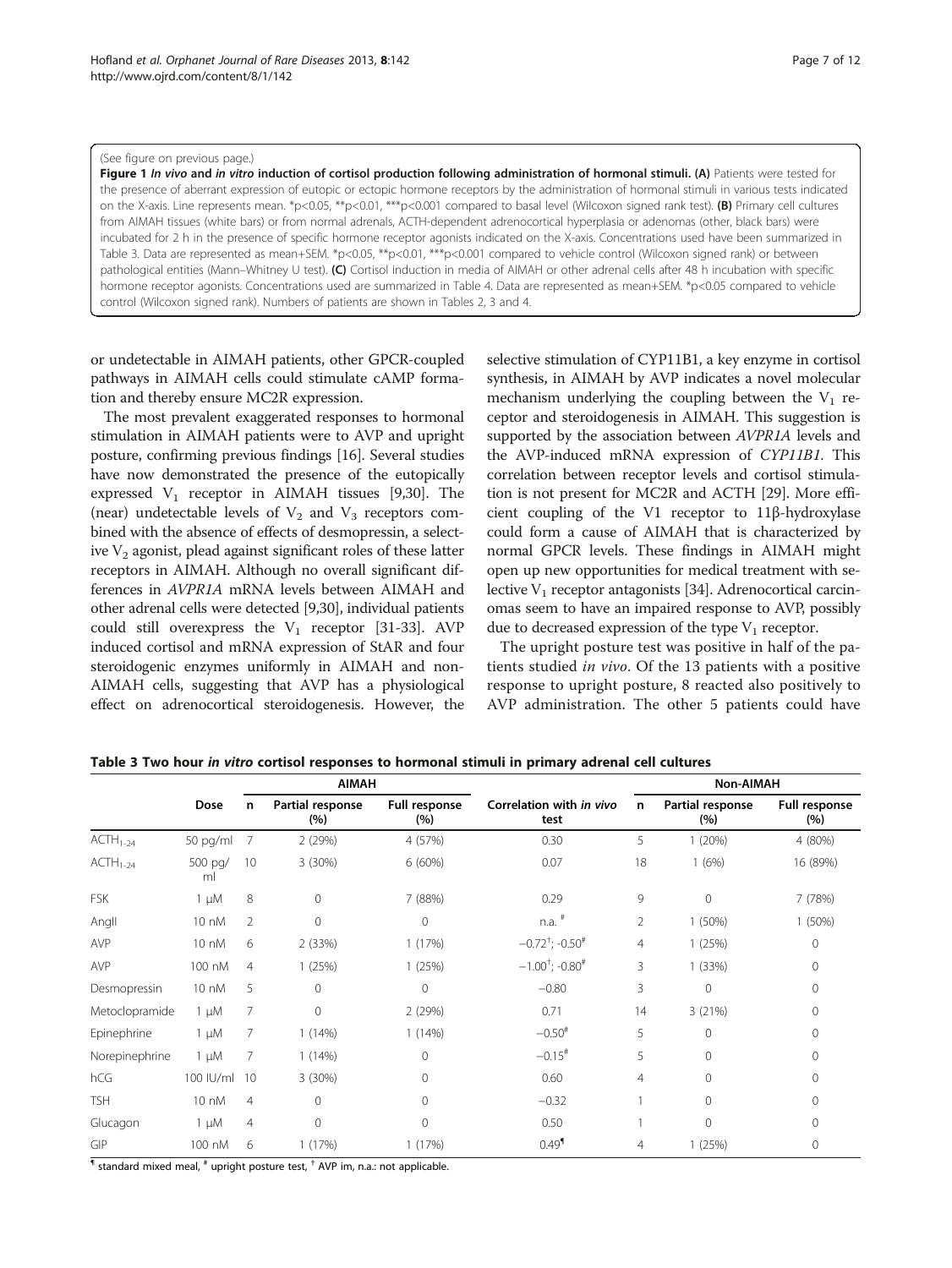|                | Dose            | n              | Partial response n (%) | Full response n (%) | Correlation with in vivo test          | Correlation with $t=2$ h |
|----------------|-----------------|----------------|------------------------|---------------------|----------------------------------------|--------------------------|
| $ACTH1-24$     | $10$ ng/ml      |                | $\Omega$               | 6(86%)              | $-0.39$                                | 0.20                     |
| Angll          | 100 nM          | $\overline{4}$ | $\mathbf{0}$           | 4 (100%)            | $1.00***$ #                            | n.a.                     |
| <b>AVP</b>     | 10 nM           | 3              | $\mathbf{0}$           | 2(67%)              | $0.50^{\dagger}$ ; n.a. <sup>#</sup>   | n.a.                     |
| <b>AVP</b>     | 100 nM          |                | 1(14%)                 | 6 (86%)             | $-0.18^{\dagger}$ ; $-0.086^{\dagger}$ | $-0.50$                  |
| Desmopressin   | $10 \text{ nM}$ | 5              | $\mathbf{0}$           | $\mathbf{0}$        | $-0.67$                                | $1.00***$                |
| Metoclopramide | $1 \mu M$       | $\overline{4}$ | $\mathbf{0}$           | 2 (50%)             | 0.60                                   | $1.00***$                |
| Norepinephrine | $1 \mu M$       | $\overline{4}$ | $\Omega$               | $\Omega$            | $-0.50$ <sup>#</sup>                   | $-0.50$ <sup>#</sup>     |
| hCG            | 100 IU/ml       | $\overline{4}$ | $\Omega$               | $\Omega$            | $-0.60$                                | $-0.50$                  |
| <b>TSH</b>     | 10 nM           | $\overline{2}$ | $\mathbf{0}$           | $1(50\%)$           | n.a.                                   | n.a.                     |
| Glucagon       | $1 \mu M$       | $\overline{4}$ | $\mathbf{0}$           | $\mathbf{0}$        | $-0.20$                                | n.a.                     |
| GIP            | 100 nM          | $\mathfrak{D}$ | $\mathbf{0}$           | $\mathbf{0}$        | $-1.00$ <sup>1</sup>                   | n.a.                     |

<span id="page-7-0"></span>

| Table 4 Forty-eight hour in vitro cortisol responses to hormonal stimuli in AIMAH cells |  |  |
|-----------------------------------------------------------------------------------------|--|--|
|-----------------------------------------------------------------------------------------|--|--|

 $*p$ <0.01,  $\textsf{I}$  standard mixed meal,  $\textsf{I}$  upright posture test,  $\textsf{I}$  AVP im, n.a. not applicable.

reacted aberrantly to surges in catecholamines or AngII [[2\]](#page-10-0). Interestingly, in the short-term experiments we found a difference in responsiveness to catecholamines between AIMAH and non-AIMAH cells. In contrast to the observation with AVP, this would suggest the presence of ectopic adrenergic receptors. Previous studies revealed that this could be related to adrenocortical expression of  $β_1$ -,  $β_2$ - or α<sub>4</sub>-adrenergic receptors [\[6,7\]](#page-10-0).

The type 4 serotonin receptor (5HT4R) is expressed in the adrenal gland and its activation can affect cortisol



Figure 2 Induction of STAR and steroidogenic enzyme mRNAs following addition of hormonal stimuli. Primary cell cultures from AIMAH tissues (white bars) or from normal adrenals, ACTH-dependent adrenocortical hyperplasia, adenomas or carcinomas (other, black bars) were incubated for 48 hours in the presence of hormones depicted on X-axis. Concentrations used are summarized in Table 4. The mRNA levels of STAR, CYP11A1, HSD3B2, CYP17A1, CYP21A2 and CYP11B1 were studied by quantitative RT-PCR and calculated relative to HPRT1 expression. Data are represented as mean+SEM. \*p<0.05, \*\*p<0.01, compared to basal level (Wilcoxon signed rank) or between pathological entities (Mann–Whitney U test).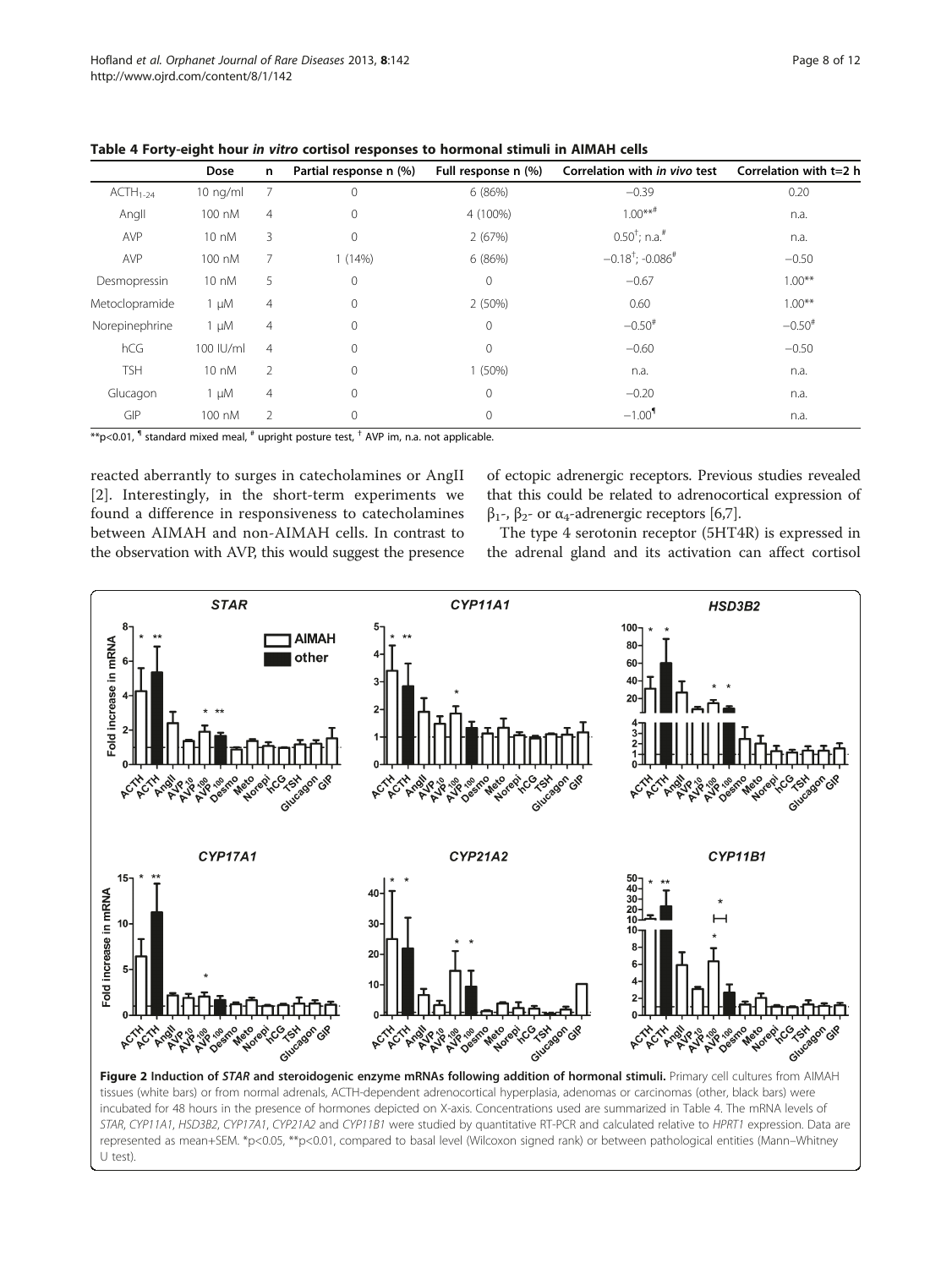production [\[35](#page-10-0)[,36](#page-11-0)]. In the present study, 34% of patients had a >25% stimulation of serum cortisol levels following metoclopramide, an agonist of 5-HT4R, which was less than the 56% observed in the previous study [\[16\]](#page-10-0). In vitro, this response was also found in AIMAH samples as well as in controls. Moreover, there was no significant difference in response between AIMAH and non-AIMAH cells in vitro, making it questionable whether the response to 5- HT in AIMAH patients is truly aberrant.

Other hormonal stimuli can lead to a stimulation of serum cortisol in a minority of AIMAH cases. For LHRH, TRH, glucagon and GIP we have found that this is the case in 10-22% of patients. Adrenal LHR or GIPR expression was previously confirmed in 6 patients [\[5,11,33,](#page-10-0)[37,38\]](#page-11-0). The

association between cortisol induction following ACTH and after the standard mixed meal could be caused by food-induced stimulation of ACTH [[39](#page-11-0),[40\]](#page-11-0). Unfortunately, we have no data on postprandial ACTH levels in these patients. The inverse correlation between morning cortisol and cortisol induction by a mixed meal reflects higher cortisol increments in patients with low basal cortisol levels. The cause of this finding is unknown, but might reflect higher adrenal sensitivity to GIP at lower cortisol levels. *In vitro*, we found no major effects of the other hormonal stimuli on cortisol production besides in individual cultures.

The clinical description of AIMAH cases has often been coupled with in vitro investigations on patient

<span id="page-8-0"></span>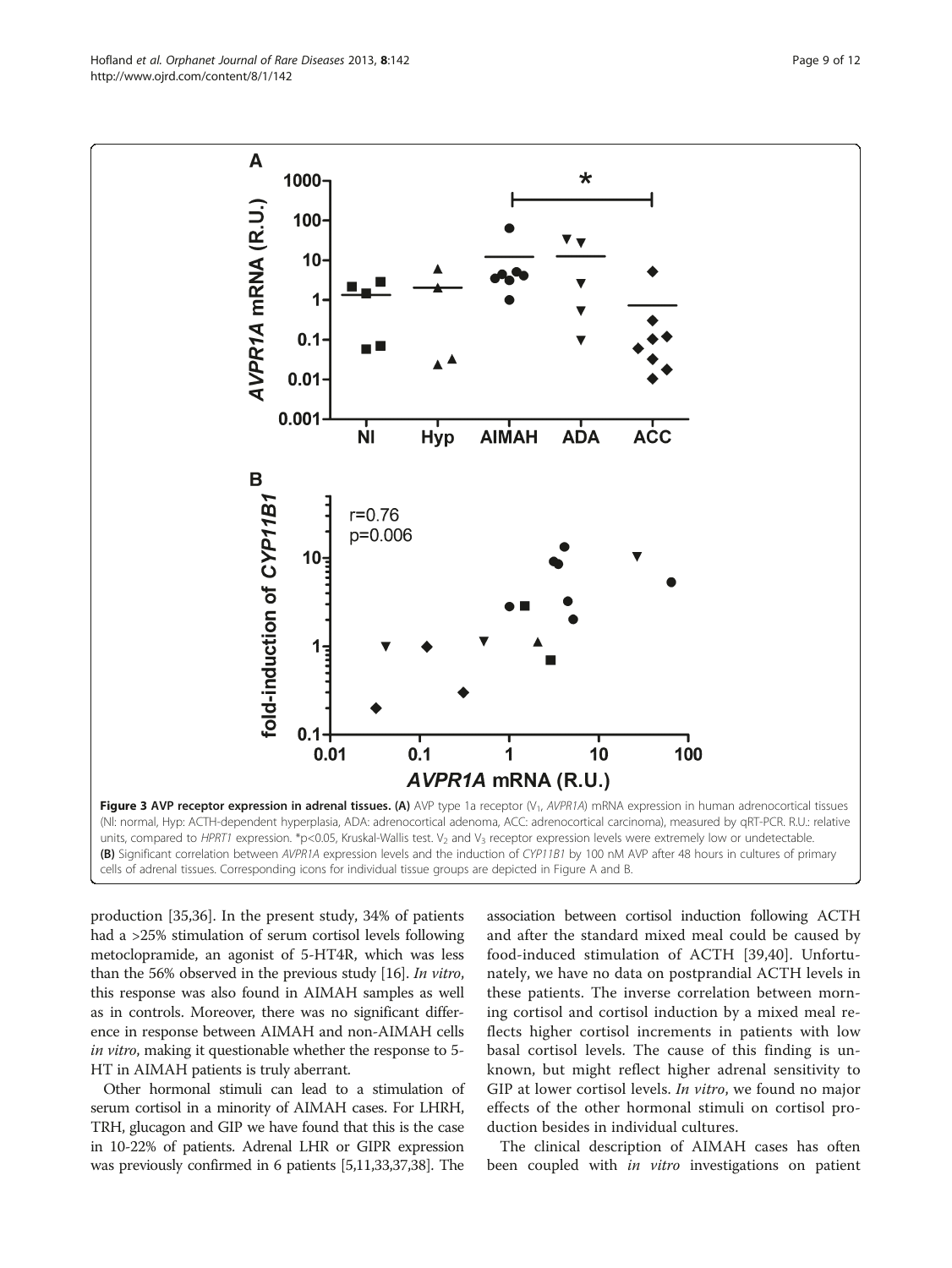<span id="page-9-0"></span>tissue samples. Several AIMAH patients with discrepancies between clinical and experimental hormonal responses have been described [\[41,42](#page-11-0)], which is in contrast to the majority of AIMAH studies in which identical in vitro and in vivo hormonal effects are obtained (reviewed in [\[2](#page-10-0)]). We have evaluated in vitro responses in 17 primary cultures of AIMAH tissues and detected a poor overall correlation between clinical and experimental responses to individual stimuli. Possible causes include publication bias of those patients in whom effects could be replicated in vitro, hormonal effects through the pituitary, the concentrations of stimuli used in vitro or the experimental set-up. Since ACTH levels were currently only measured in the in vivo response tests relating to AVP, effects of the other hormonal stimuli through pituitary secretion of ACTH cannot be excluded and might also cause dissociation between clinical and experimental effects. With respect to the latter cause, we also found clear differences and an overall lack of association between short-term and long-term effects of the stimuli on cortisol concentrations. These conclusions should however be drawn with caution due to the small sample sizes of cultures in some of the short- and long-term experiments. Besides the rarity of the disease, the low percentage of patients being operated because of clinical disease and the multitude of testable hormonal stimuli hamper large in vitro studies with all possible secretagogues in AIMAH patients. Also in this study limited availability of cells did not allow for systematic *in vitro* evaluation of all possible stimuli.

Responses to the aberrant hormonal stimuli were not associated with in vivo hormonal activity since patients with clinical and subclinical CS showed comparable results to stimuli. It should be emphasized that the definition of subclinical CS is controversial as some clinical symptoms of CS can be recognized in patients with subtle cortisol overproduction. In addition, no cut-off values of diagnostic tests have been established that define subclinical hypercortisolism. The findings on in vivo responsiveness to hormonal stimuli are a confirmation of an earlier study [\[16\]](#page-10-0), in which it was postulated that clinical and subclinical CS represent a continuum of disease rather than two separate entities. This hypothesis is supported by the smaller adrenal sizes detected in subclinical CS patients; these patients could progress into clinical CS when adrenal size and coupled steroidogenic capacity increase.

Exaggerated responses to hormonal stimuli have been reported for multiple cases and case series in adrenal hyperplasia and adenomas, although the responses in healthy individuals have not been investigated for all hormones. It is therefore uncertain to what extent in vivo responses are the results of aberrant expression patterns of hormone receptors. Previous [\[36,43](#page-11-0)] and current in vitro data obtained in the non-AIMAH tissues suggest significant effects of AVP and possibly 5-HT. In our analysis we found no differences in responsiveness to hormonal stimuli among ACTH-dependent hyperplasia, adrenal adenoma and carcinoma samples, although numbers were small. Systematic *in vivo* comparisons for responses between healthy individuals and AIMAH patients might improve the definition of an aberrant response. The arbitrarily used criterion of >50% elevation in serum cortisol may also be modified if effects in healthy individuals would be identified.

# Conclusions

Multiple hormonal responses frequently occur in AIMAH patients, with AVP and 5-HT most commonly triggering aberrant eutopic responses. AVP induces steroidogenic enzyme expression in both AIMAH and non-AIMAH adrenocortical tissues. However, in AIMAH there appears to be an aberrant coupling of normal levels of AVPR1A expression to the induction of CYP11B1 expression that may be involved in the pathogenesis of AVP-mediated cortisol overproduction. This may provide an opportunity for medical treatment, targeting the AVP type 1a receptor in a subset of AIMAH patients. Catecholamines appear to represent the most prevalent *in vitro* ectopic response in AIMAH patients.

# Additional file

[Additional file 1:](http://www.biomedcentral.com/content/supplementary/1750-1172-8-142-S1.xlsx) Results of clinical and experimental hormonal stimuli on cortisol induction in individual AIMAH patients.

#### Competing interests

The authors declare that there is no conflict of interest that would prejudice the impartiality of this scientific work.

#### Authors' contributions

JH, LJH, PMvK & JS performed the experiments. JH, LJH, PMvK, RRdK, FHvN, CvE, WWdH, MvA, JWdG, TPL and RAF were involved in patient care and/or tissue collection. JH, LJH, WWdH, FHdJ and RAF designed the study. All authors had the opportunity to revise the manuscript and agree to its final content.

#### Acknowledgements

The authors thank all physicians referring patients with AIMAH to our center.

#### Author details

<sup>1</sup>Department of Internal Medicine, Section of Endocrinology, P.O. Box 2040, 3000, CA Rotterdam, The Netherlands. <sup>2</sup>Department of Surgery, Erasmus Medical Center, Rotterdam, The Netherlands. <sup>3</sup>Department of Pathology Erasmus Medical Center, Rotterdam, The Netherlands. <sup>4</sup>Department of Pathology, Reinier de Graaf Gasthuis, Delft, The Netherlands. <sup>5</sup>Department of Internal Medicine, Haga Hospital, The Hague, The Netherlands. <sup>6</sup>Department of Internal Medicine, Isala Clinics, Zwolle, The Netherlands. <sup>7</sup>Department of Internal Medicine, University Medical Center Groningen, University of Groningen, Groningen, The Netherlands.

#### Received: 25 February 2013 Accepted: 12 September 2013 Published: 13 September 2013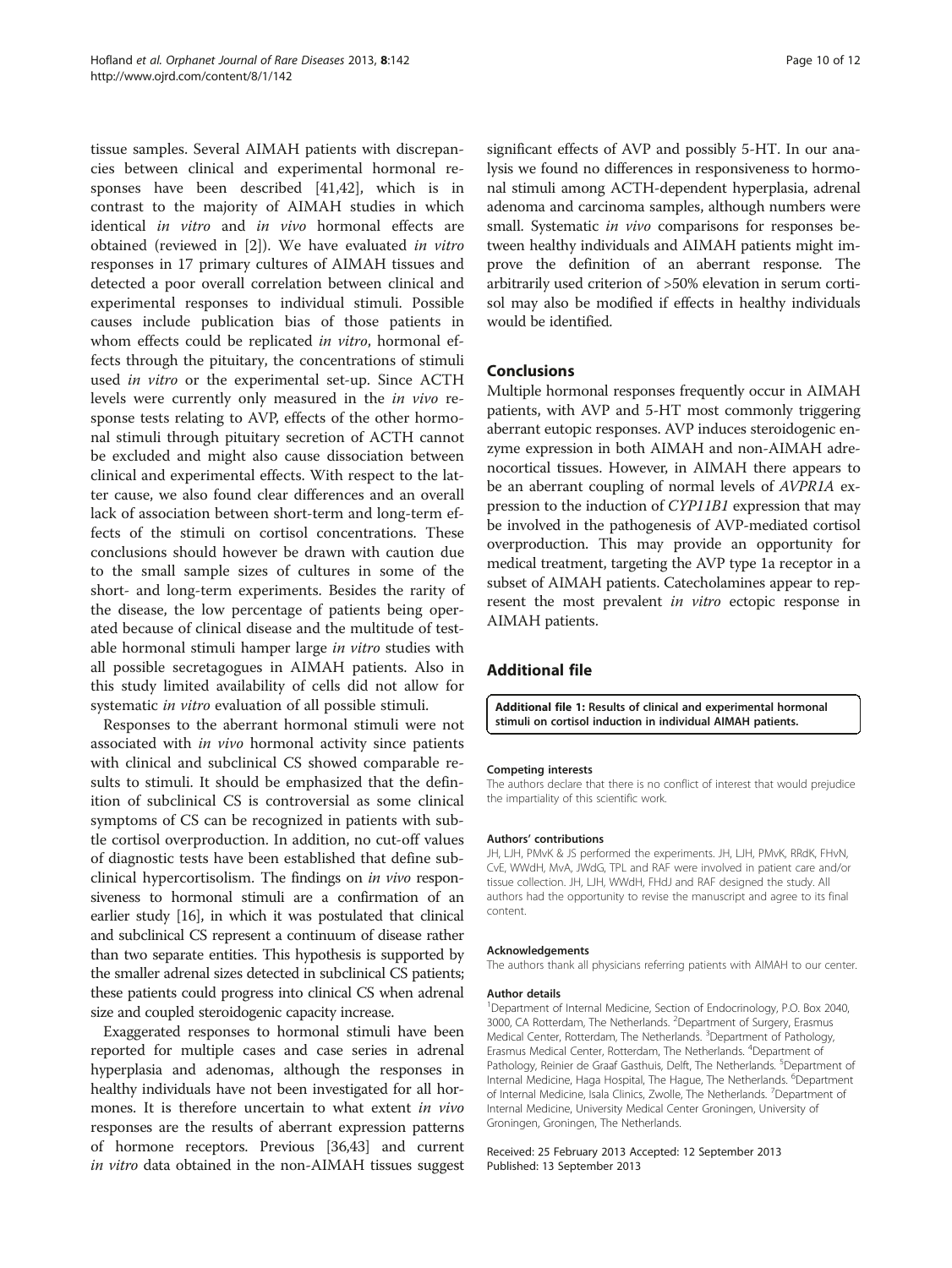#### <span id="page-10-0"></span>References

- Boscaro M, Arnaldi G: Approach to the patient with possible Cushing's syndrome. J Clin Endocrinol Metab 2009, 94:3121–3131.
- Lacroix A, Ndiaye N, Tremblay J, Hamet P: Ectopic and abnormal hormone receptors in adrenal Cushing's syndrome. Endocr Rev 2001, 22:75–110.
- 3. Lacroix A, Bolte E, Tremblay J, Dupre J, Poitras P, Fournier H, Garon J, Garrel D, Bayard F, Taillefer R, et al: Gastric inhibitory polypeptide-dependent cortisol hypersecretion–a new cause of Cushing's syndrome. N Engl J Med 1992, 327:974–980.
- 4. Reznik Y, Allali-Zerah V, Chayvialle JA, Leroyer R, Leymarie P, Travert G, Lebrethon MC, Budi I, Balliere AM, Mahoudeau J: Food-dependent Cushing's syndrome mediated by aberrant adrenal sensitivity to gastric inhibitory polypeptide. N Engl J Med 1992, 327:981–986.
- 5. de Herder WW, Hofland LJ, Usdin TB, de Jong FH, Uitterlinden P, van Koetsveld P, Mezey E, Bonner TI, Bonjer HJ, Lamberts SW: Food-dependent Cushing's syndrome resulting from abundant expression of gastric inhibitory polypeptide receptors in adrenal adenoma cells. J Clin Endocrinol Metab 1996, 81:3168–3172.
- 6. Lacroix A, Tremblay J, Rousseau G, Bouvier M, Hamet P: Propranolol therapy for ectopic beta-adrenergic receptors in adrenal Cushing's syndrome. N Engl J Med 1997, 337:1429-1434.
- Assie G, Louiset E, Sturm N, Rene-Corail F, Groussin L, Bertherat J, Thomas M, Lefebvre H, Feige JJ, Clauser E, et al: Systematic analysis of G proteincoupled receptor gene expression in adrenocorticotropin-independent macronodular adrenocortical hyperplasia identifies novel targets for pharmacological control of adrenal Cushing's syndrome. J Clin Endocrinol Metab 2010, 95:E253–262.
- 8. Horiba N, Suda T, Aiba M, Naruse M, Nomura K, Imamura M, Demura H: Lysine vasopressin stimulation of cortisol secretion in patients with adrenocorticotropin-independent macronodular adrenal hyperplasia. J Clin Endocrinol Metab 1995, 80:2336–2341.
- Lacroix A, Tremblay J, Touyz RM, Deng LY, Lariviere R, Cusson JR, Schiffrin EL, Hamet P: Abnormal adrenal and vascular responses to vasopressin mediated by a V1-vasopressin receptor in a patient with adrenocorticotropinindependent macronodular adrenal hyperplasia, Cushing's syndrome, and orthostatic hypotension. J Clin Endocrinol Metab 1997, 82:2414-2422.
- 10. Lacroix A, Hamet P, Boutin JM: Leuprolide acetate therapy in luteinizing hormone–dependent Cushing's syndrome. N Engl J Med 1999, 341:1577–1581.
- 11. Feelders RA, Lamberts SW, Hofland LJ, van Koetsveld PM, Verhoef-Post M, Themmen AP, de Jong FH, Bonjer HJ, Clark AJ, van der Lely AJ, de Herder WW: Luteinizing hormone (LH)-responsive Cushing's syndrome: the demonstration of LH receptor messenger ribonucleic acid in hyperplastic adrenal cells, which respond to chorionic gonadotropin and serotonin agonists in vitro. J Clin Endocrinol Metab 2003, 88:230-237.
- 12. Cartier D, Lihrmann I, Parmentier F, Bastard C, Bertherat J, Caron P, Kuhn JM, Lacroix A, Tabarin A, Young J, et al: Overexpression of serotonin4 receptors in cisapride-responsive adrenocorticotropin-independent bilateral macronodular adrenal hyperplasia causing Cushing's syndrome. J Clin Endocrinol Metab 2003, 88:248–254.
- 13. Vezzosi D, Cartier D, Regnier C, Otal P, Bennet A, Parmentier F, Plantavid M, Lacroix A, Lefebvre H, Caron P: Familial adrenocorticotropin-independent macronodular adrenal hyperplasia with aberrant serotonin and vasopressin adrenal receptors. Eur J Endocrinol 2007, 156:21–31.
- 14. Nakamura Y, Son Y, Kohno Y, Shimono D, Kuwamura N, Koshiyama H, Sasano H, Matsuda T: Case of adrenocorticotropic hormone-independent macronodular adrenal hyperplasia with possible adrenal hypersensitivity to angiotensin II. Endocrine 2001, 15:57-61.
- 15. Miguel V, Redal MA, Viale ML, Kahan M, Glerean M, Beskow A, Fainstein Day P: Aberrant expression of glucagon receptors in adrenal glands of a patient with Cushing's syndrome and ACTH-independent macronodular adrenal hyperplasia. Medicina (B Aires) 2010, 70:254–256.
- 16. Libe R, Coste J, Guignat L, Tissier F, Lefebvre H, Barrande G, Ajzenberg C, Tauveron I, Clauser E, Dousset B, et al: Aberrant cortisol regulations in bilateral macronodular adrenal hyperplasia: a frequent finding in a prospective study of 32 patients with overt or subclinical Cushing's syndrome. Eur J Endocrinol 2010, 163:129-138.
- 17. Lacroix A, Bourdeau I, Lampron A, Mazzuco TL, Tremblay J, Hamet P: Aberrant G-protein coupled receptor expression in relation to adrenocortical overfunction. Clin Endocrinol (Oxf) 2010, 73:1-15.
- 18. Bourdeau I, Antonini SR, Lacroix A, Kirschner LS, Matyakhina L, Lorang D, Libutti SK, Stratakis CA: Gene array analysis of macronodular adrenal

hyperplasia confirms clinical heterogeneity and identifies several candidate genes as molecular mediators. Oncogene 2004, 23:1575–1585.

- 19. Hsiao HP, Kirschner LS, Bourdeau I, Keil MF, Boikos SA, Verma S, Robinson-White AJ, Nesterova M, Lacroix A, Stratakis CA: Clinical and genetic heterogeneity, overlap with other tumor syndromes, and atypical glucocorticoid hormone secretion in adrenocorticotropin-independent macronodular adrenal hyperplasia compared with other adrenocortical tumors. J Clin Endocrinol Metab 2009, 94:2930–2937.
- 20. Gagliardi L, Hotu C, Casey G, Braund WJ, Ling KH, Dodd T, Manavis J, Devitt PG, Cutfield R, Rudzki Z, et al: Familial vasopressin-sensitive ACTHindependent macronodular adrenal hyperplasia (VPs-AIMAH): clinical studies of three kindreds. Clin Endocrinol (Oxf) 2009, 70:883–891.
- 21. Mazzuco TL, Chabre O, Sturm N, Feige JJ, Thomas M: Ectopic expression of the gastric inhibitory polypeptide receptor gene is a sufficient genetic event to induce benign adrenocortical tumor in a xenotransplantation model. Endocrinology 2006, 147:782–790.
- 22. Mazzuco TL, Chabre O, Feige JJ, Thomas M: Aberrant expression of human luteinizing hormone receptor by adrenocortical cells is sufficient to provoke both hyperplasia and Cushing's syndrome features. J Clin Endocrinol Metab 2006, 91:196–203.
- 23. Chiodini I: Clinical review: diagnosis and treatment of subclinical hypercortisolism. J Clin Endocrinol Metab 2011, 96:1223–1236.
- 24. Lamberts SW, Bons EG, Bruining HA, de Jong FH: Differential effects of the imidazole derivatives etomidate, ketoconazole and miconazole and of metyrapone on the secretion of cortisol and its precursors by human adrenocortical cells. J Pharmacol Exp Ther 1987, 240:259-264
- 25. Hofland J, Timmerman MA, de Herder WW, van Schaik RH, de Krijger RR, de Jong FH: Expression of activin and inhibin subunits, receptors and binding proteins in human adrenocortical neoplasms. Clin Endocrinol (Oxf) 2006, 65:792–799.
- 26. Chai W, Hofland J, Jansen PM, Garrelds IM, de Vries R, van den Bogaerdt AJ, Feelders RA, de Jong FH, Danser AH: Steroidogenesis vs. steroid uptake in the heart: do corticosteroids mediate effects via cardiac mineralocorticoid receptors? J Hypertens 2010, 28:1044-1053.
- 27. Alwani RA, de Herder WW, de Jong FH, Lamberts SW, van der Lely AJ, Feelders RA: Rapid decrease in adrenal responsiveness to ACTH stimulation after successful pituitary surgery in patients with Cushing's disease. Clin Endocrinol (Oxf) 2011, 75:602-607.
- 28. Le Roy C, Li JY, Stocco DM, Langlois D, Saez JM: Regulation by adrenocorticotropin (ACTH), angiotensin II, transforming growth factorbeta, and insulin-like growth factor I of bovine adrenal cell steroidogenic capacity and expression of ACTH receptor, steroidogenic acute regulatory protein, cytochrome P450c17, and 3beta-hydroxysteroid dehydrogenase. Endocrinology 2000, 141:1599–1607.
- 29. Hofland J, Delhanty PJ, Steenbergen J, Hofland LJ, van Koetsveld PM, van Nederveen FH, de Herder WW, Feelders RA, de Jong FH: Melanocortin 2 receptor-associated protein (MRAP) and MRAP2 in human adrenocortical tissues: regulation of expression and association with ACTH responsiveness. J Clin Endocrinol Metab 2012, 97:E747–754.
- 30. Arnaldi G, Gasc JM, de Keyzer Y, Raffin-Sanson ML, Perraudin V, Kuhn JM, Raux-Demay MC, Luton JP, Clauser E, Bertagna X: Variable expression of the V1 vasopressin receptor modulates the phenotypic response of steroid-secreting adrenocortical tumors. J Clin Endocrinol Metab 1998, 83:2029–2035.
- 31. Mune T, Murase H, Yamakita N, Fukuda T, Murayama M, Miura A, Suwa T, Hanafusa J, Daido H, Morita H, Yasuda K: Eutopic overexpression of vasopressin v1a receptor in adrenocorticotropin-independent macronodular adrenal hyperplasia. J Clin Endocrinol Metab 2002, 87:5706-5713.
- 32. Perraudin V, Delarue C, De Keyzer Y, Bertagna X, Kuhn JM, Contesse V, Clauser E, Vaudry H: Vasopressin-responsive adrenocortical tumor in a mild Cushing's syndrome: in vivo and in vitro studies. J Clin Endocrinol Metab 1995, 80:2661–2667.
- 33. de Groot JW, Links TP, Themmen AP, Looijenga LH, de Krijger RR, van Koetsveld PM, Hofland J, van den Berg G, Hofland LJ, Feelders RA: Aberrant expression of multiple hormone receptors in ACTH-independent macronodular adrenal hyperplasia causing Cushing's syndrome. Eur J Endocrinol 2010, 163:293–299.
- 34. Decaux G, Soupart A, Vassart G: Non-peptide arginine-vasopressin antagonists: the vaptans. Lancet 2008, 371:1624–1632.
- 35. Lefebvre H, Contesse V, Delarue C, Vaudry H, Kuhn JM: Serotonergic regulation of adrenocortical function. Horm Metab Res 1998, 30:398–403.